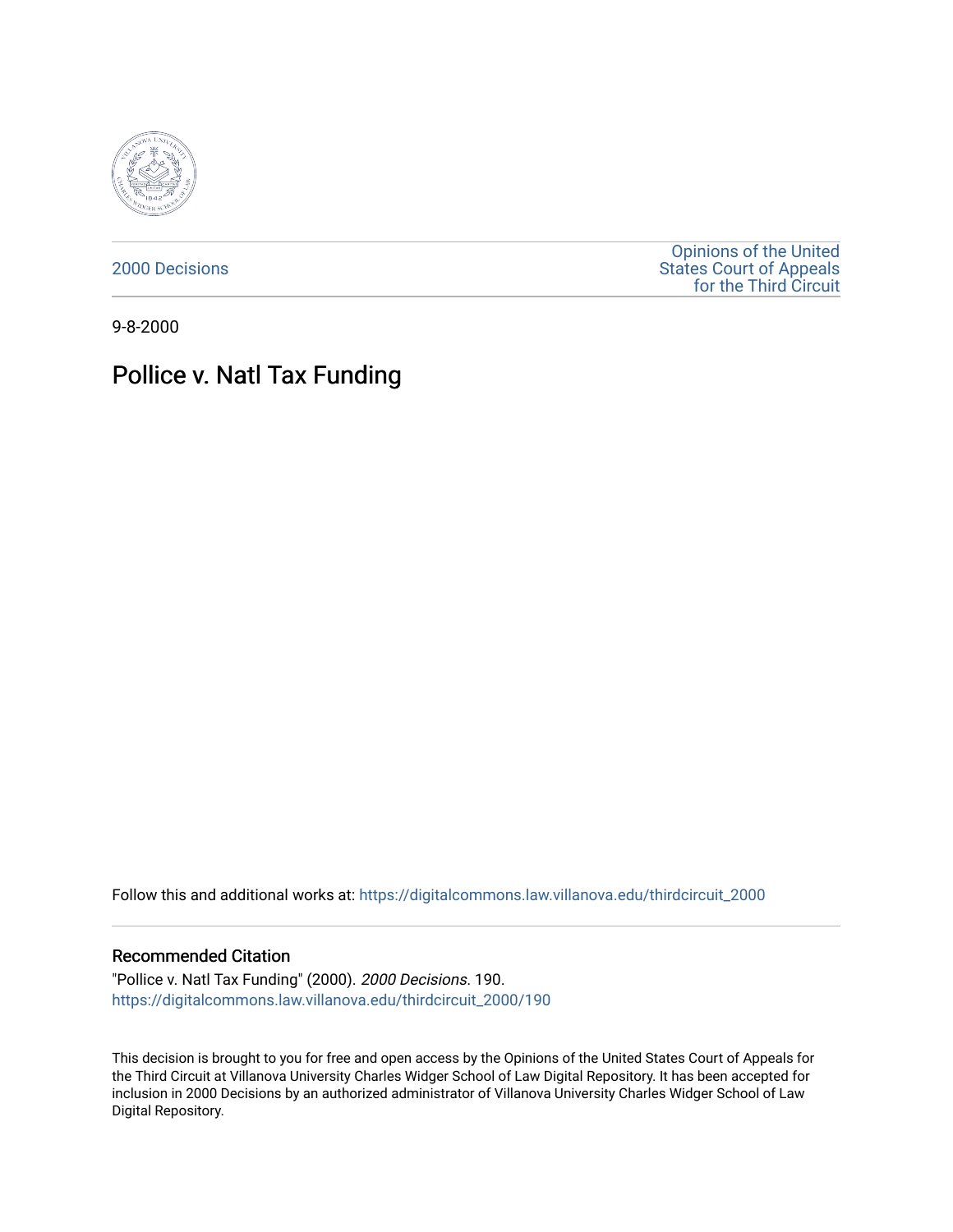UNITED STATES COURT OF APPEALS FOR THE THIRD CIRCUIT

 Nos. 99-3856, 99-3857, 99-4049, 99-3858, 99-3859 and 99-3998

 TITO POLLICE; VIOLET POLLICE, individually and on behalf of all others similarly situated; LINDA MANSFIELD,

Appellants in No. 99-3856

v.

 NATIONAL TAX FUNDING, L.P.; CAPITAL ASSET RESEARCH CORPORATION, LTD.

 TITO POLLICE; VIOLET POLLICE, individually and on behalf of all others similarly situated; LINDA MANSFIELD,

v.

 NATIONAL TAX FUNDING, L.P.; CAPITAL ASSET RESEARCH CORPORATION, LTD.

Appellants in No. 99-3857

 TITO POLLICE; VIOLET POLLICE, individually and on behalf of all others similarly situated; LINDA MANSFIELD,

Appellants in No. 99-4049

v.

NATIONAL TAX FUNDING, L.P.;

CAPITAL ASSET RESEARCH CORPORATION, LTD.

 GLADYS HOUCK; MARIE DEMITRAS; BRAGETTE PARKER; MARY WALSH, on their own behalf and on behalf of all others similarly situated; MARY TABB,

Appellants in No. 99-3858

v.

 CAPITAL ASSET RESEARCH CORP., LTD.; NATIONAL TAX FUNDING, L.P.; CAPITAL ASSET HOLDINGS GP INC.